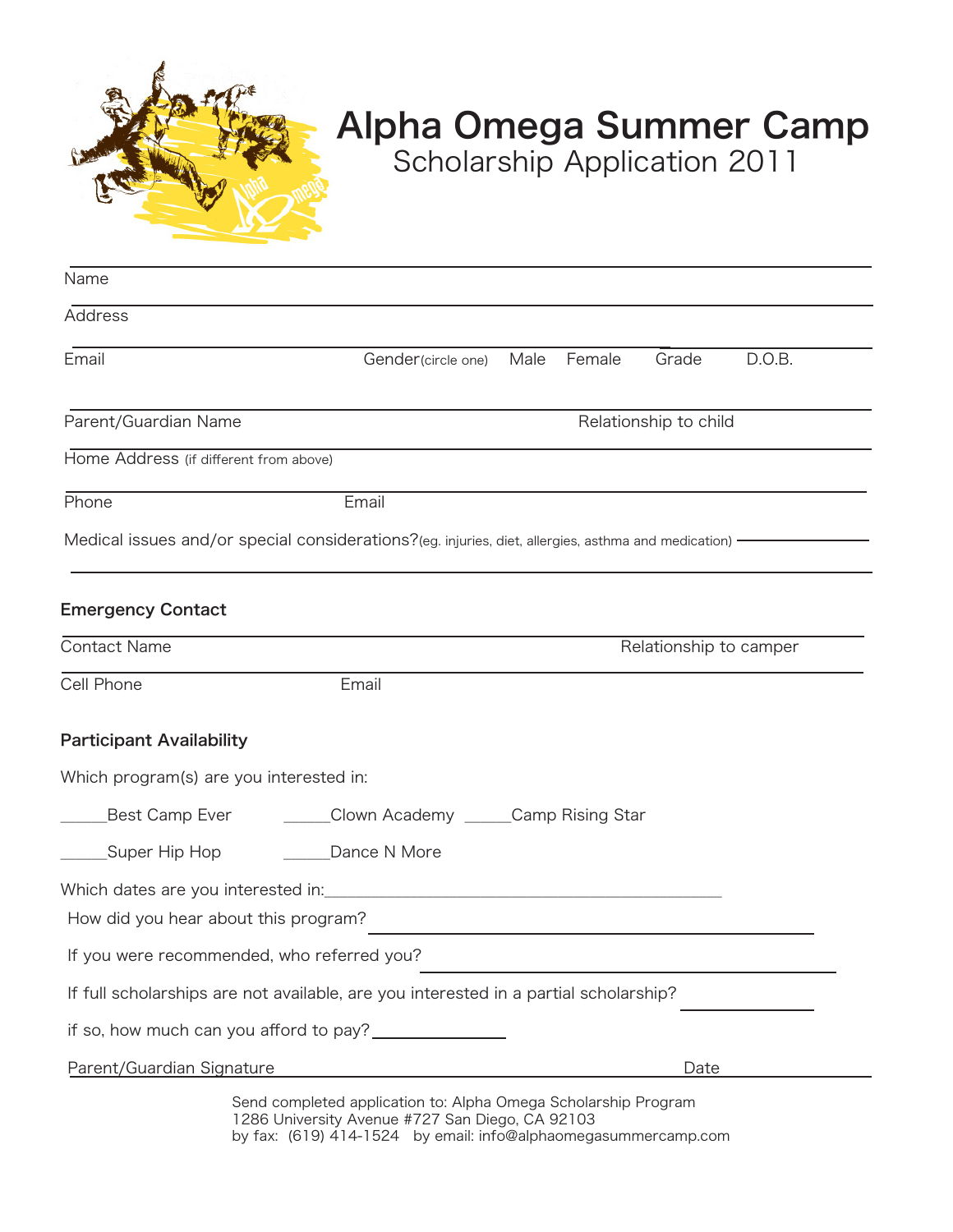

## Alpha Omega Summer Camp

Scholarship Application Letter of Recommendation

Please give this part of the form to the teacher, mentor, counselor(no relatives) you have asked for a letter of recommendation.

Name of Applicant (please print)

Name of Recommender (please print)

Relationship to Applicant

Phone Email

To the Recommender:

Please describe the character and unique abilities of the applicant. In particular, discuss your impressions of how she/he might contribute to and benefit from the Alpha Omega Scholarship Program, and why the applicant needs and/or deserves to be in the program.

Please write your letter on a separate sheet of paper, return this page and letter of support to applicant to include in the application.

Signature of Recommender **Date** Date of Recommender **Date**